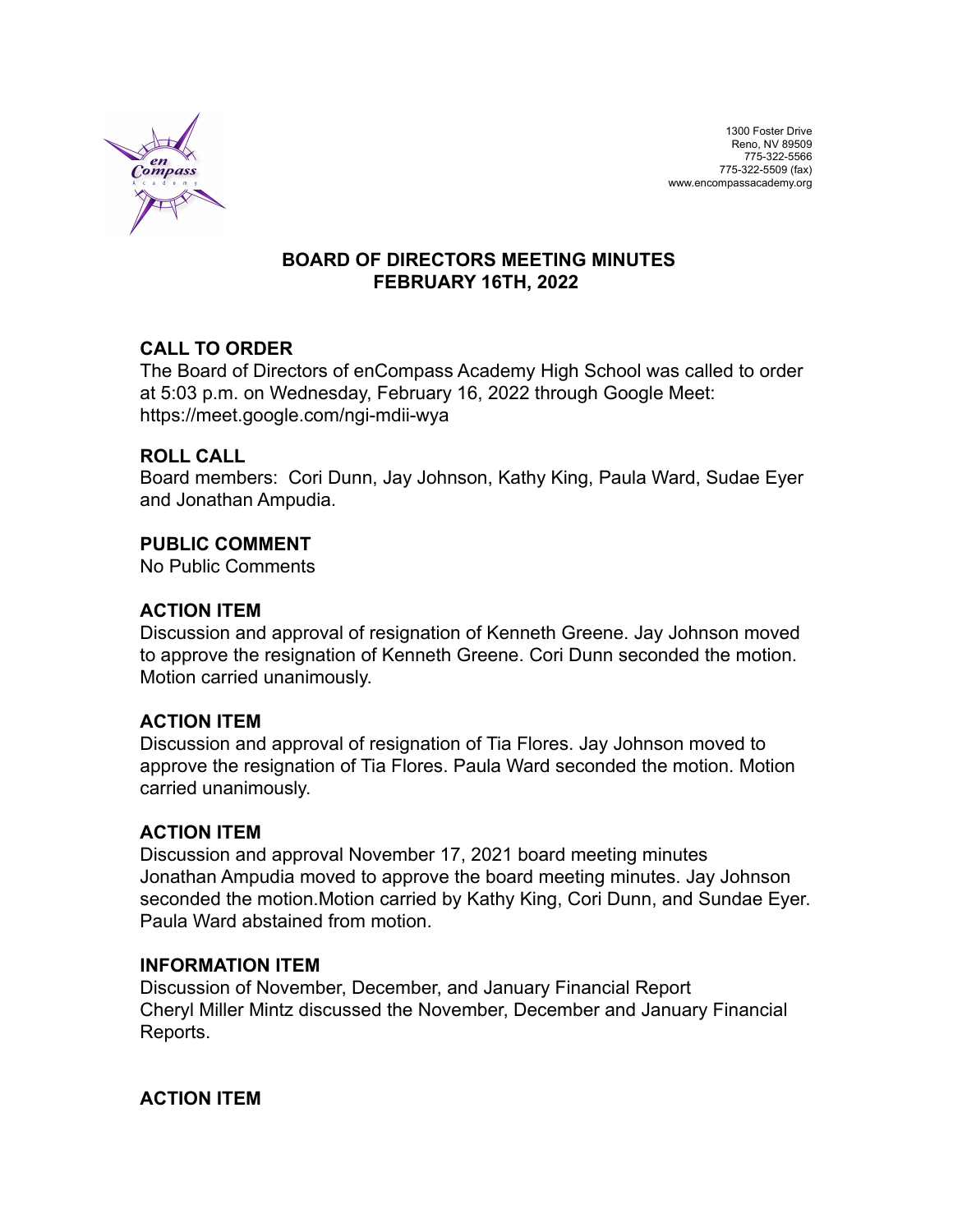Discussion and approval of November, December, and January expenditures Jay Johnson moved to approve the November, December, and January expenditures. Cori Dunn seconded the motion. Motion carried unanimously.

## **ACTION ITEM**

Discussion and approval of new full-time hires: Tisha LaGrone and Cianna **Gransbery** 

Jay Johnson moved to approve the new full-time hires, Tisha LaGron and Cianna Grasnbery. Cori Dunn seconded the motion. Motion carried unanimously.

# **INFORMATION AND POTENTIAL ACTION ITEM**

Discussion and potential action on principal bonus based upon meeting in June of 2021

Jay Johnson moved to approve the principal bonus based upon meeting in June of 2021. Jonathan Ampudia seconded the motion. Motion carried unanimously.

# **INFORMATION ITEM**

Discussion and introduction of potential new board members Principal Toby Wiedenmayer discussed potential new board members Renay Rickman and Andrea Saavedra Nieto.

# **INFORMATION ITEM**

Fundraising report Principal Toby Wiedenmayer discussed the possibility of putting something together for April.

# **INFORMATION ITEM**

Grant funding report

Principal Toby Wiedenmayer reported that an annoyomus donor has come forward and would like to donate again to enCompass Academy. The Nell J. Redfield has committed to donating again this year for enCompass Letterman Jackets.

## **INFORMATION ITEM**

Principal report

Principal Toby Wiedenmayer reported that enCompass now has twelve girls on the softball team. Practice is going well at Idlewild Park. Volleyball is beginning for the boy's. Enrollment is up to 110 students. Washoe County School Districts optional mask policy is now being implemented. Board Member Sudae Eyer would like to start principal Toby Wiedenmayers review. Prom will be held on April 29th at Whitney Peak.